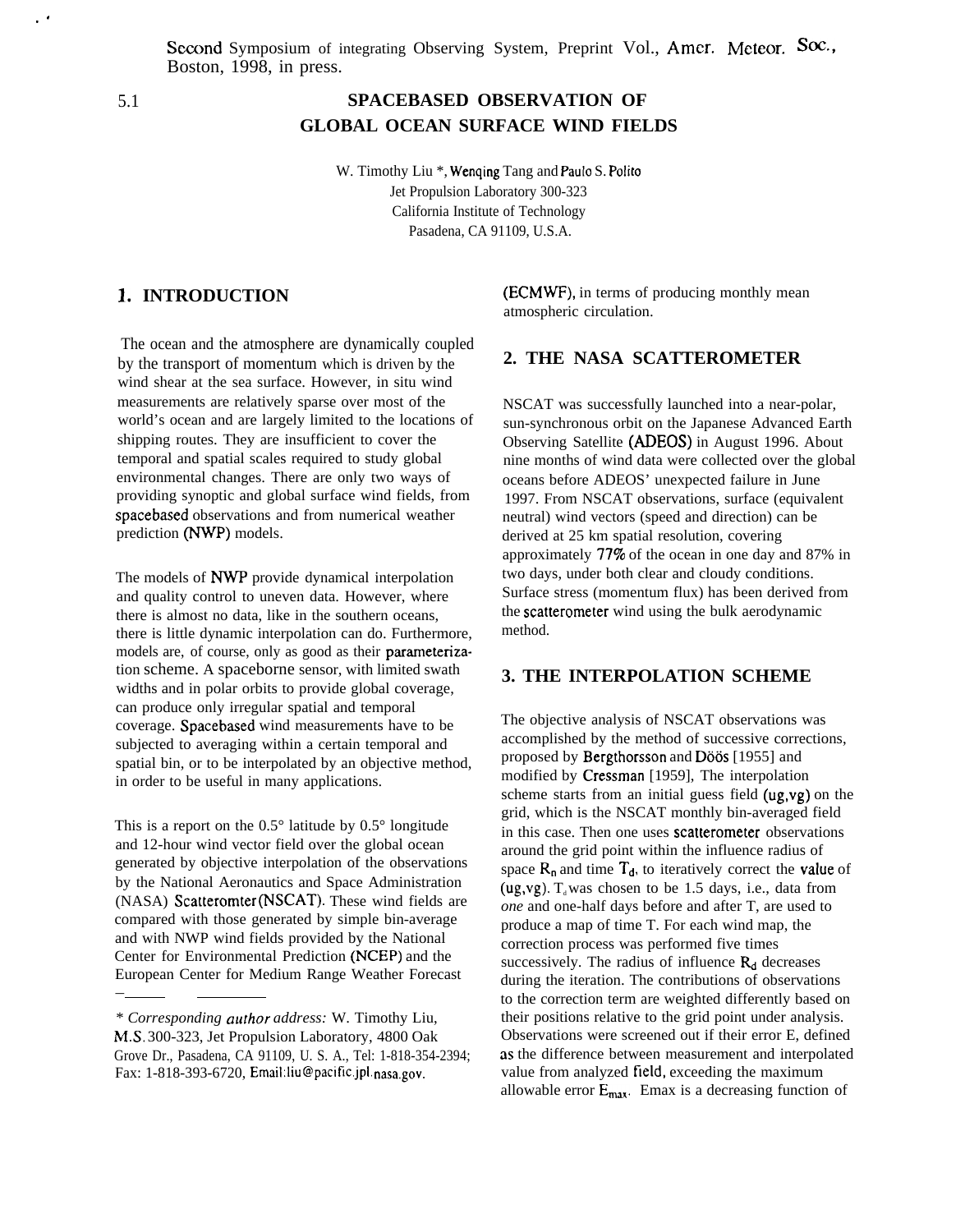iteration passes, allowing increasing confidence in the analyzed field with each successive iteration. The procedure was applied to zonal and meridional wind components separately. Computation details are given in Tang & Liu [1996]. Every twelve hours, at OZ and 12Z, a synoptical field is produced on a grid of  $0.5^\circ \times 0.5^\circ$ resolution: it covers all ocean area from 75°S to 75°N.

### 4. **EVALUATION**

The NSCAT wind field, objectively interpolated as described in Section 3, is hereafter, referred as NSCAT-INT. It is compared with wind field computed by bin-average, NSCAT-BIN, and wind fields produced by NCEP and ECMWF. The basic resolution of these four sets of wind data are listed in Table I. Data from October 14, 1996 to November 13, 1996 were selected as the typical "month" in our comparison. These data are from an early period of satellite operation with a small amount of missing data.

#### 4a Monthly Mean Circulation

Some major features of atmospheric circulation, such as the Intertropical Convergence Zone, the Trade Winds, and the mid latitude storm tracks are obvious in the map of monthly-mean zonal component of NSCAT-BIN (Fig. 1a). Differences in excess of  $5 \text{ m/s}$  between NSCAT-BIN and NWP zonal wind components can be found in Fig. lb and lc. They are located largely in equatorial and coastal areas. ReIati ve to NSCAT data, NWP winds appear to have underestimated the eastward components in these regions. Underestimation of the southward components are found in similar regions (not shown). These are ocean upweliing regions where the surface winds have large impact on the fishing industry.

Figure ld shows the difference between NSCAT-BIN and NSCAT-INT. The differences, on the order of 1  $m/s$ , show the patterns of satellite ground-track, indicating that the bin-averaged data, although averaged over a month, still retains the sampling pattern of the polar orbiter. Objective interpolation alleviates this errors (see also Zeng and Levy [1995]). This will be illustrated further in the spectral analysis section.

The zonal and meridional averages shown in Fig. 2 provide further evidence of the differences presented in Fig. 1. Values in the plots are obtained through averaging the absolute differences between NSCAT-BIN fields and each of NCEP, ECMWF and NSCAT-INT fields,

961113 Monthly avg. NSCAT-BIN U



**Fig.1.** Monthly-mean NSCAT-BIN (a). The differences between NSCAT-BIN and NCEP (b),  $EGMWF(c)$ , and  $NSCAT-INT(d)$ . The data were averaged over a period of 30 days ending November 13, 1996. Only the zonal wind components are used in the figure.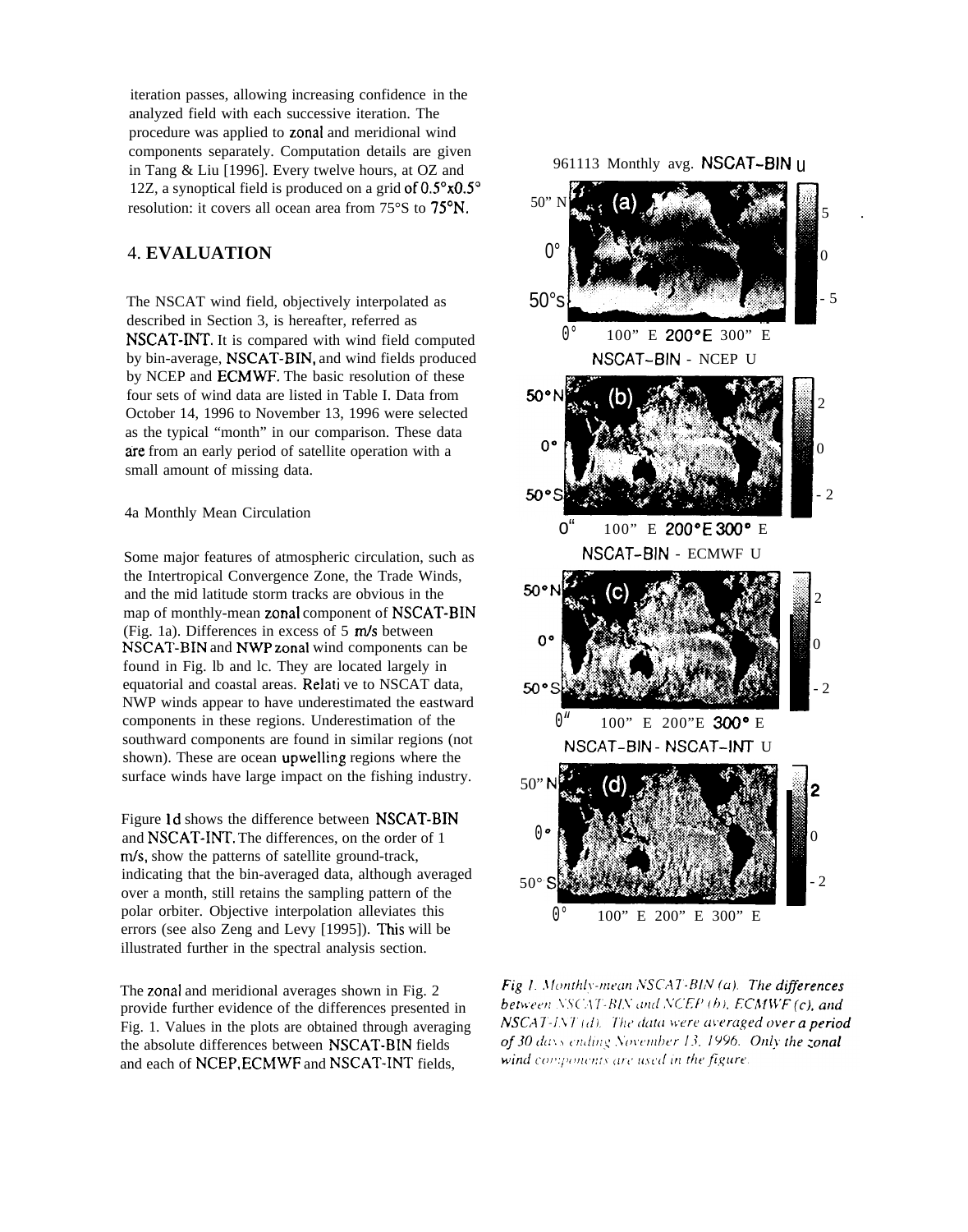

NSCAT-BIN and NCEP, ECMWF and NSCAT-INT. (b) Same as (a) but for Figure 2. (a) Zonally averaged difference between the zonal wind from meridional wind. (c) Same as (a) but for meridionally averaged zonal component. (d) Same as (c), but for meridional component.



(e). The differences of 2D spatial power spectrum between NSCAT-BIN and Figure 3. Area of zonal wind component used for spectral analysis (a). 2D signal of the satellite ground-tracks, NCEP (c), ECMWF (d), NSCAT-INT  $(f)$  NCEP,  $(g)$  ECMWF and  $(h)$  NSCAT-INT. Ranges in wavenumber axes spatial power spectrum for NSCAT-BIN  $(b)$ , Arrows indicate the residual reflect different resolutions for the data sets as shown in Table 1.